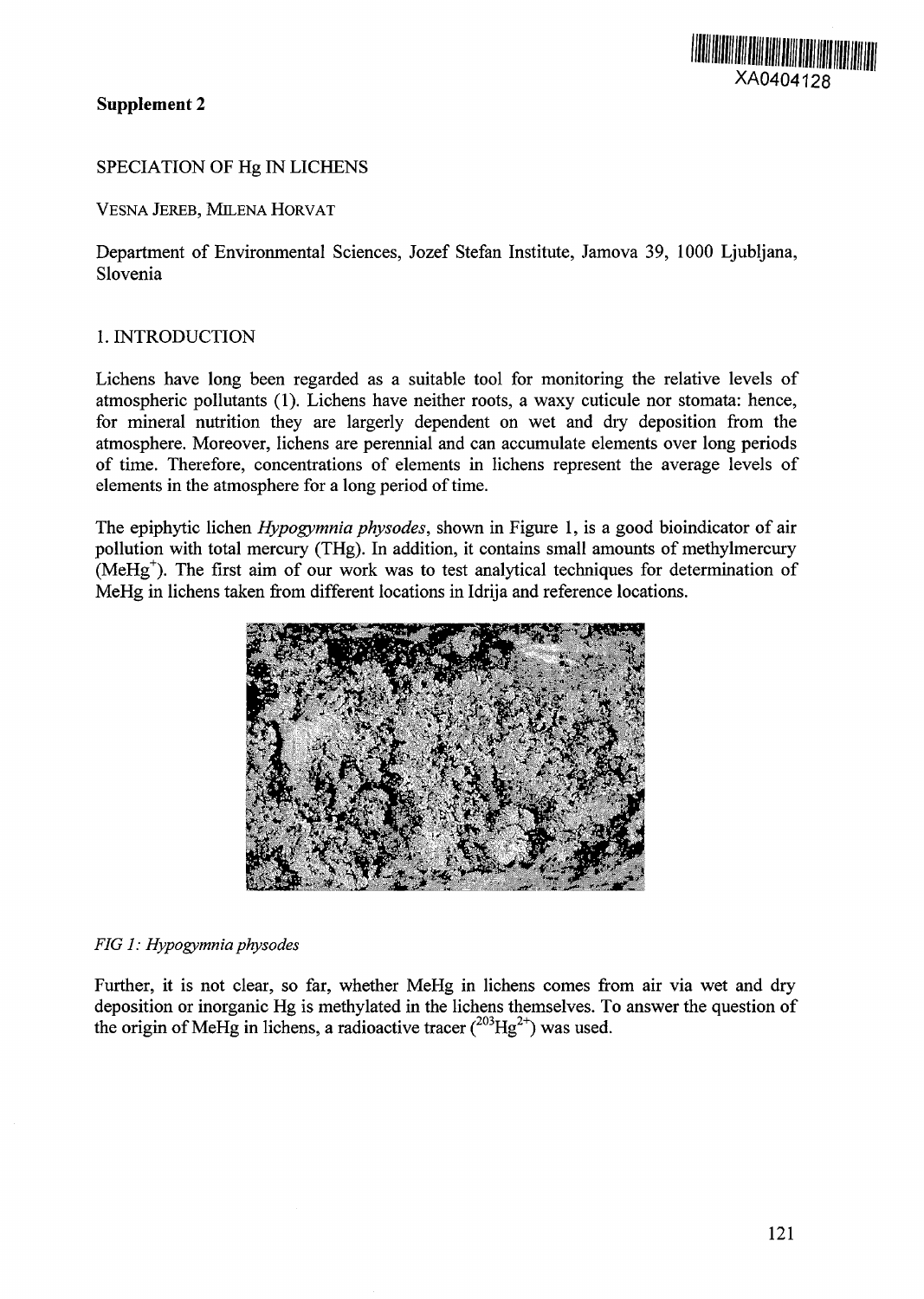## 2. DETERMINATION OF MeHg IN LICHENS

Methylmercury in lichens is determined by two different techniques. They include diffferent isolation steps (ion-exchange and solvent extraction) and different detection systems (CV AAS and GC ECD) (2) as schematically shown:



Results obtained for MeHg with two independent methods are shown in the table below. Lichens were also analysed for THg by the use of validated method (acid digestion followed by CV AAS):

|                  | THg                   | MeHg<br>(ng/g, d.w.)          |                             |                |        |
|------------------|-----------------------|-------------------------------|-----------------------------|----------------|--------|
| Lichen<br>sample | (ng/g, d.w.)          | Ion-exchange<br><b>CV AAS</b> | Extraction<br><b>GC ECD</b> | difference     | % MeHg |
|                  | $105 \pm 4$ (3)       | (9)<br>$4.4 \pm 1.1$          | $3,64 \pm 0,04$<br>(4)      | $0,8 \pm 1,1$  | 3,5    |
|                  | $209 \pm 6$ (8)       | $4,2 \pm 0,2$ (9)             | $2,67$ ; 2,67               | $1,5 \pm 0,2$  | 1,3    |
|                  | $286 \pm 5$ (3)       | $5 \pm 1$ (6)                 | $3,56$ ; $3,56$             | $1,4 \pm 1,1$  | 1,2    |
| 4                | $864 \pm 34$<br>(4)   | $22.4 \pm 0.7$<br>(11)        | $19 \pm 1$<br>(4)           | $3,4 \pm 1,2$  | 2,2    |
| 5.               | $1360 \pm 110$ (9)    | $13.7 \pm 0.9$<br>(8)         | $5,6 \pm 0,1$ (4)           | $8,1 \pm 0,9$  | 0,4    |
| 6                | $1450 \pm 50$<br>(9)  | $19 \pm 2$<br>(9)             | $9.4 \pm 0.1$ (4)           | $9,6 \pm 2,3$  | 0,6    |
|                  | $2060 \pm 180$<br>(9) | (9)<br>$17 \pm 1$             | $10,52 \pm 0,01$<br>(4)     | $6,7 \pm 1,1$  | 0,5    |
| 8                | $6100 \pm 100$<br>(3) | $50 \pm 5$ (19)               | $23.1 \pm 0.7$<br>(4)       | $26,4 \pm 5,4$ | 0,4    |

TABLE I: TOTAL AND METHYL MERCURY IN LICHEN SAMPLES OBTAINED BY USE OF DIFFERENT TECHNIQUES

number of determinations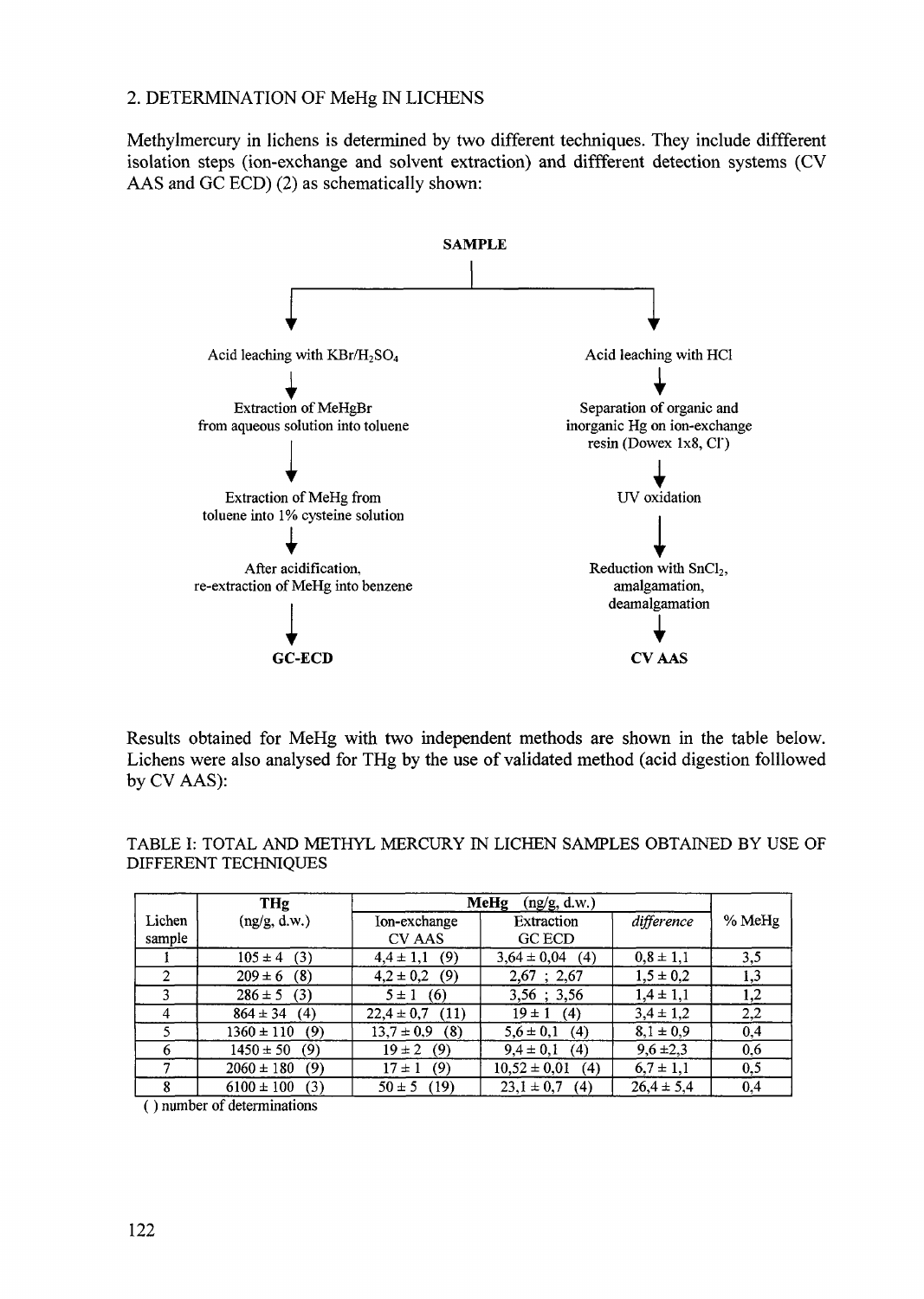The results show that concentration of MeHg from the two techniques are very different. In all cases results are much higher when ion-exchange/CV AAS technique was applied. This is due to its non-specific separation of organic and inorganic Hg on the ion exchange resin. In order to obtain accurate results for MeHg in lichens, the solvent extraction/GC ECD technique should be applied. The data obtained also show a positive correlation between total and methyl mercury in lichens.

## 3. ORIGIN OF MeHg IN LICHENS

To answer the question about the origin of MeHg in lichens, the radioactive tracer  $^{203}Hg^{2+}$ was used. The epiphytic lichen *Hypogymnia physodes* was sampled in a Hg unpolluted area in Slovenia. They were spiked with inorganic form of  $203$ Hg. Some tree branches with lichens were exposed to the atmosphere (i.e. hung on tree). Two samples were kept in the laboratory in the dark. After 52 days lichens were carefully separated from the bark, then crushed and ground with the addition of liquid nitrogen.

Before separation of inorganic and methyl Hg we checked the activity of samples which were kept outside on the tree and in the laboratory and results are presented on Figure 2.



*FIG 2: Activity of lichen samples exposed to the atmosphere relative to activity of samples kept in laboratory.*

Lichens which were kept outside contained less <sup>203</sup>Hg after 52 days than lichens which were kept in the lab. Loss of  $203$  Hg could be due to washing with rain, reduction of Hg on sunlight and evaporation.

For isolation and separation of Hg species in lichens, we adopted radiochernical technique of Akagi et al.  $(3)$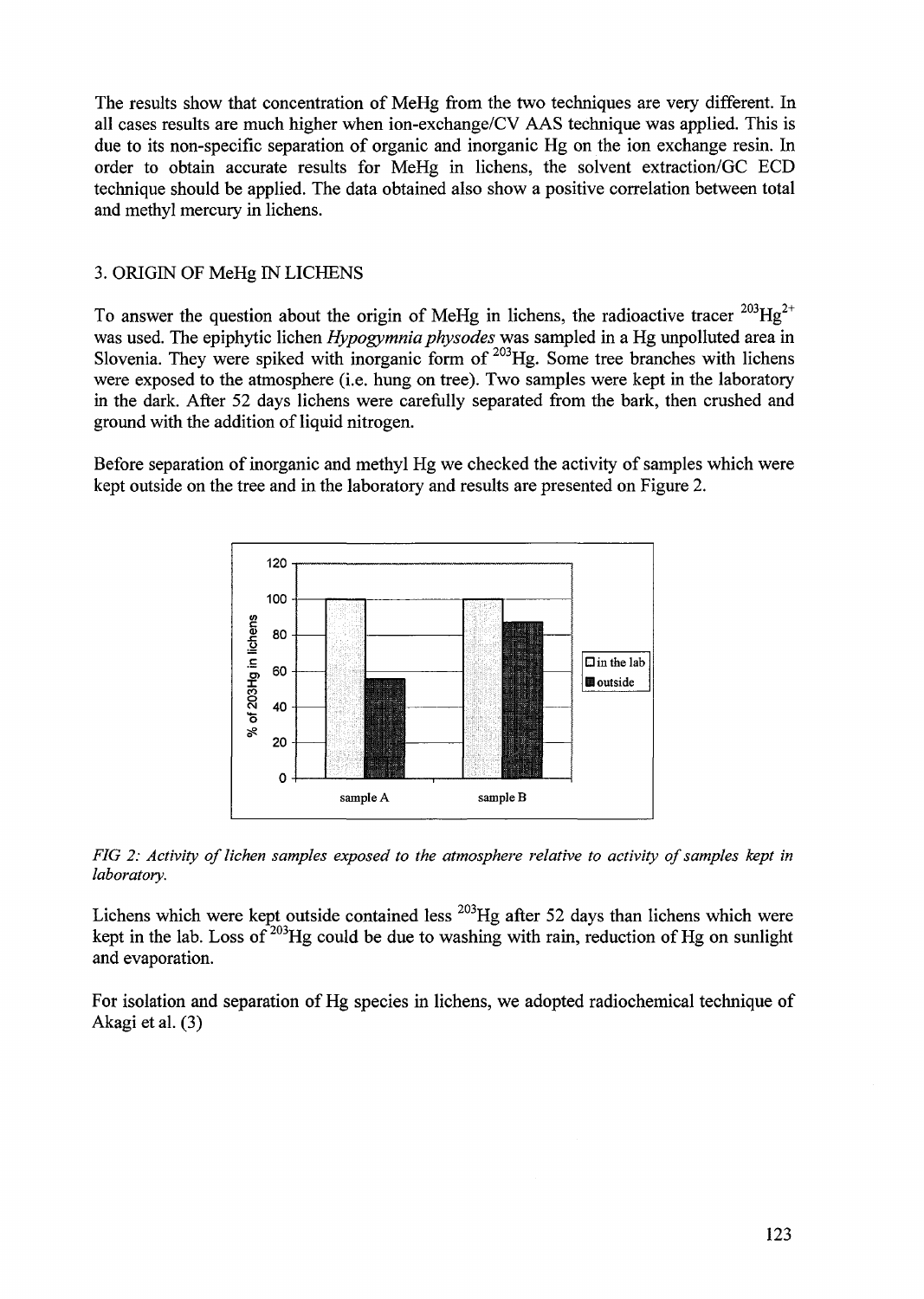Quantitative isolation of all Hg species from lichens is not easy. Results of our work are shown in the Figure 3.



*FIG 3: Effectivness of Hg-leaching from lichens at different leaching conditions* 

Sample I was first shaken for half an hour at room temperature. Results show that the extraction efficiency was very poor. On the other hand, sample 2 was leached for 0.5h at elevated temperature and its extraction efficiency was relatively much better. Therefore, leaching at elevated temperature was repeated for both samples for 1.5h, but total extraction efficiency was still around 70%. This extraction efficiency should be also kept in mind when interpreting the final results about the origin of MeHg in lichens.

After extraction of Hg species into 0.1% dithizone-toluene, extracts were cleaned-up (washing the excess of dithizone) and dried by purging with nitrogen. Dried extracts were dissolved in acetone and applied to thin-layer chromatographic strips. Mobile phase was the mixture of hexane and toluene in mixing ratio 1:1. After separation, TLC strips were cut in 4 smaller strips according to sample application line,  $Hg^{2+}$ -line, MeHg<sup>+</sup>-line and solvent front. Activities of all strips were measured on coaxial HPGe detector. Results are shown as follows in Table 2.

TABLE II: TRANSFORMATION OF <sup>203</sup>HG<sup>2+</sup> INTO ME<sup>203</sup>HG<sup>+</sup> IN LICHENS *HYPOGYMNIA PHYSODES*

| Lichen   | % of methylated $^{203}$ Hg <sup>2+</sup> |
|----------|-------------------------------------------|
| Sample 1 | $0.54 \pm 0.07$                           |
| Sample 2 | $0.79 \pm 0.09$                           |

Results show that a small fraction of added  $^{203}Hg^{2+}$  is methylated in lichens. However, it must be kept in mind that the percentage of  $^{203}Hg^{2+}$  that was transformed into Me<sup>203</sup>Hg<sup>+</sup>, as shown in the Table 2, is reffered to extraction efficiency which was approximatelly 70%. Therefore these data only indicate the potential of lichens for methylation of  $Hg^{2+}$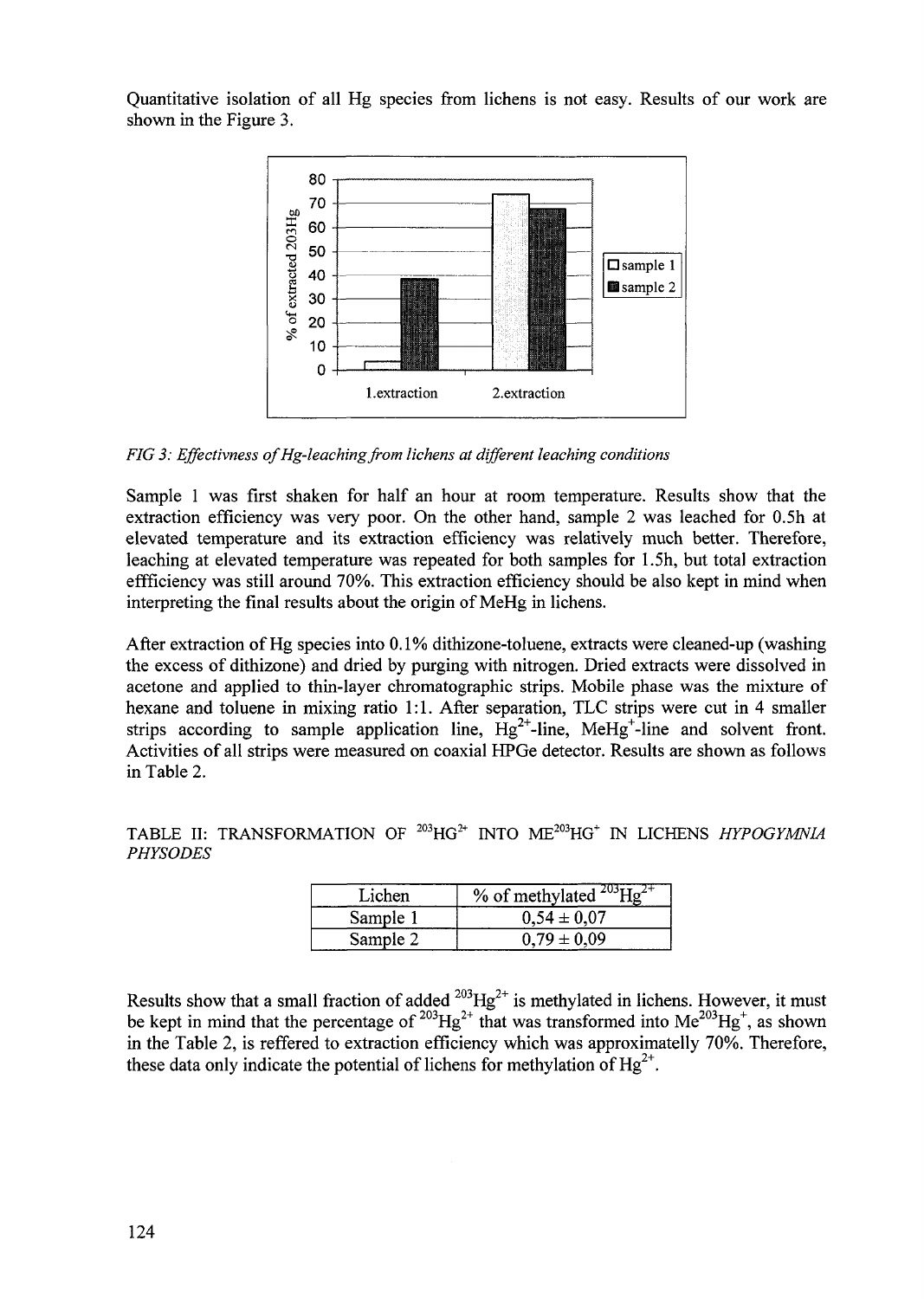## **REFERENCES**

- [1] Lupšina, V., Horvat, M., Jeran, Z., Stegnar, P.,. Investigation of Mercury Speciation in Lichens, Analyst, 117, 1992, 125-127
- [2] Horvat, M., May, K., Stoepller, M., Byme, A.R., Comparative studies of methylmercury determination in biological and environmental samples. Appl. Organomet. Chem., 1988, 2, 515-524
- [3] Akagi, H., Ikingura, J.R., Radiochernical technique for rapid assessment of mercury transformation and distribution in the aquatic environments,